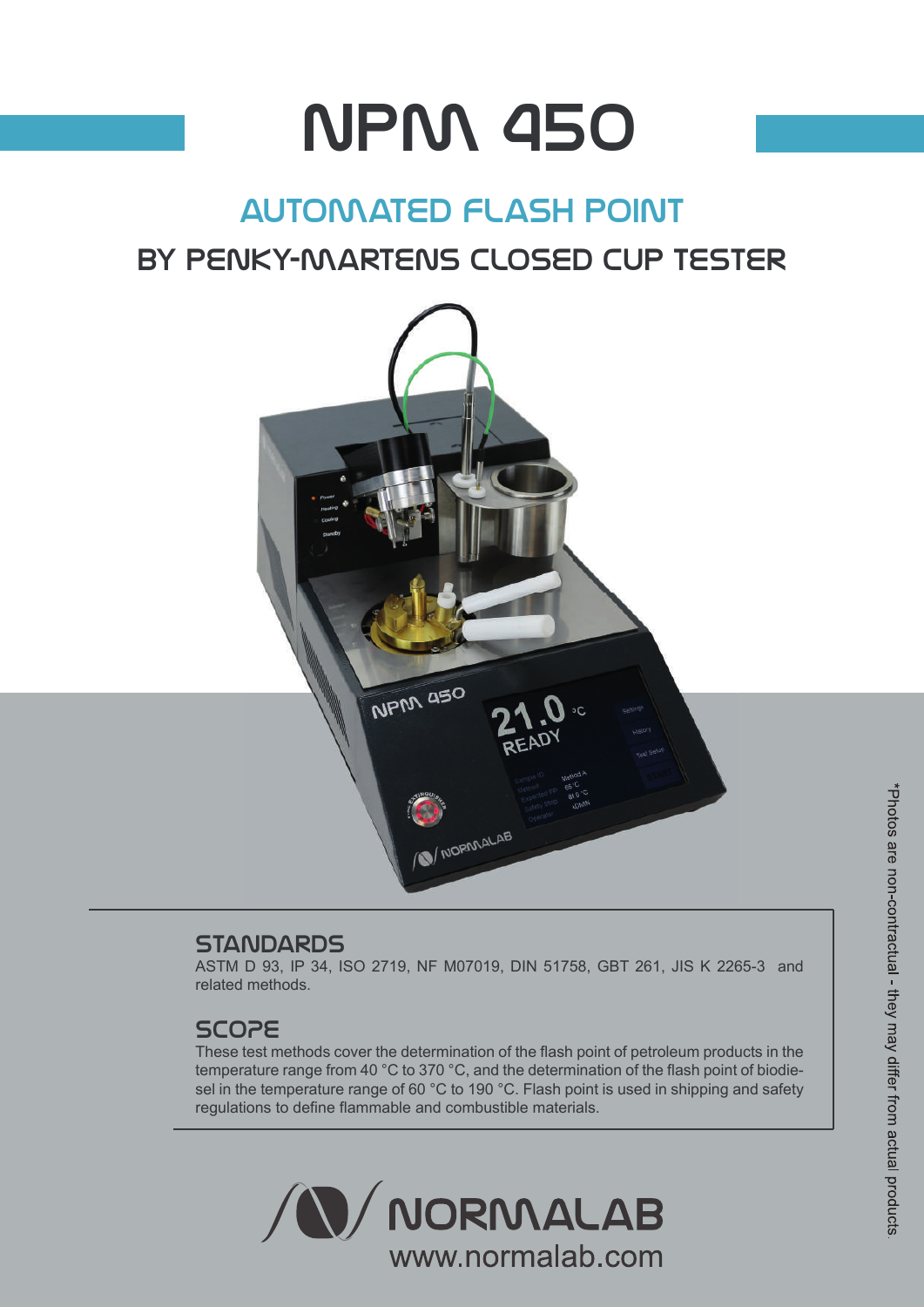## **N/NORMALAB**

NPM 450 is the 5<sup>th</sup> generation of automated flash point developed by Normalab. Normalab has been designing and manufacturing petroleum testing instruments and glassware since 1963.



## « efficient and compact UNIT »

## **SPECIFICATIONS**

- Small size
- Capacitive touch screean (6,4 inch HD)
- One hand easy operation
- Sample cup, probe, thermocouple holder stand
- Test temperature range: 0 to 410°C
- Unique combine ignition system (electric and gas)
- Standard methods: A, B, C
- Integrated barometric correction
- Flash point detection by thermocouple
- Automatic gas flame relighting
- User programmable methods
- Heavy sample preheating and automatic strirring start
- Fast heating and cooling



### **CONNECTION**

- **4 USB ports**
- <sup>o</sup> 1 RS232C port or LIMS
- 2 LAN ports
- <sup>o</sup> 1 VGA port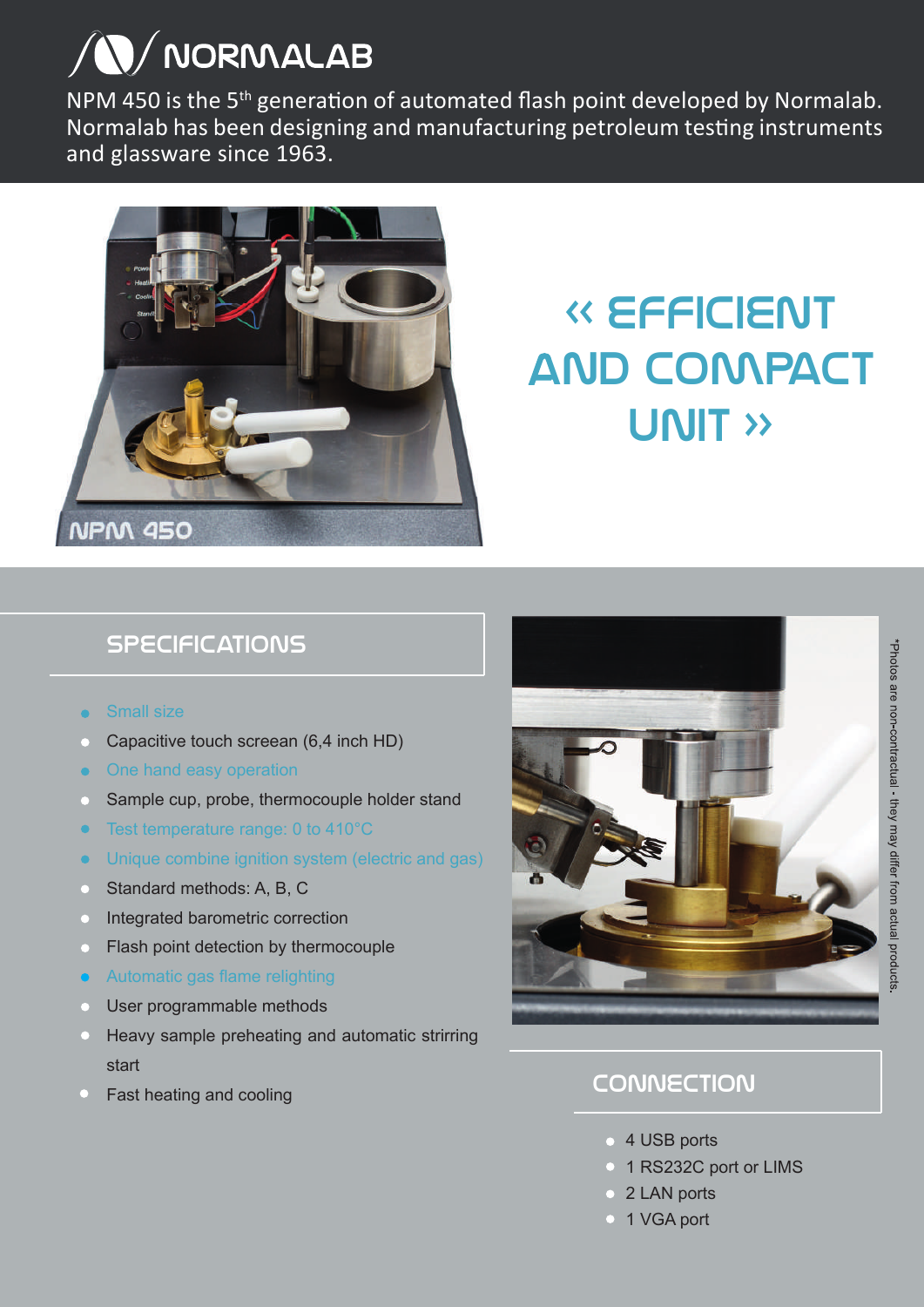



| Flash Point:<br>Corrected FP.:                         | 0.0 °C<br>0.0 °C                       | <b>Test details</b><br>SAMPLE 001<br>Select function |
|--------------------------------------------------------|----------------------------------------|------------------------------------------------------|
| Sample ID:<br>Method:<br>Exp. Flash Point:             | SAMPLE 001<br>Method A<br>65.0 °C      |                                                      |
| Barometric Pressure:<br>Min. Heating Speed: 2.9 °C/min | Send to                                |                                                      |
| Max. Heating Speed:<br>5.6 °C/min                      |                                        | <b>Trends</b>                                        |
| Start time:<br>Duration:<br>Operator Name: ADMIN       | 06/04/16 08:56:57 de<br>11 min, 14 sec | <b>DONE</b>                                          |
|                                                        |                                        |                                                      |



- Illuminated extinguisher push button
- Gas flame detection
- Over-temperature protection
- Built in gas leak detector

#### software features

- One hand easy operation
- Windows 8 operating system
- **Lifetime data storage 16 GByte SSD**
- Reporting: PDF, Email, LIMS, Excel, Word...
- Different access level settable (Operator supervisor or Maintenance...)

#### easy configuration

Access from basic to advanced parameters made easy through the intuitive software and large screen.

- Data export through USB, LIMS, PDF or e-mails.
- User and password settings
- Data transfer to local printer
- **•** Product files configuration



*Safety option REF : 60410*

#### **ACCESSORIES**

For safety purpose, an Automatic N2 fire extinguisher option is available. This extinguishing system allows a fire to be switched off by smothering. The inert gas extinguishing system uses nitrogen. It acts on fire by reducing the oxygen content without risk for human health under normal conditions of use.

Its diffusion during emission is very fast and its density comparable to that of air (composed of 78% nitrogen) allows a durable maintenance of the extinction concentration, unlike extinguishing agents with a higher density than air.